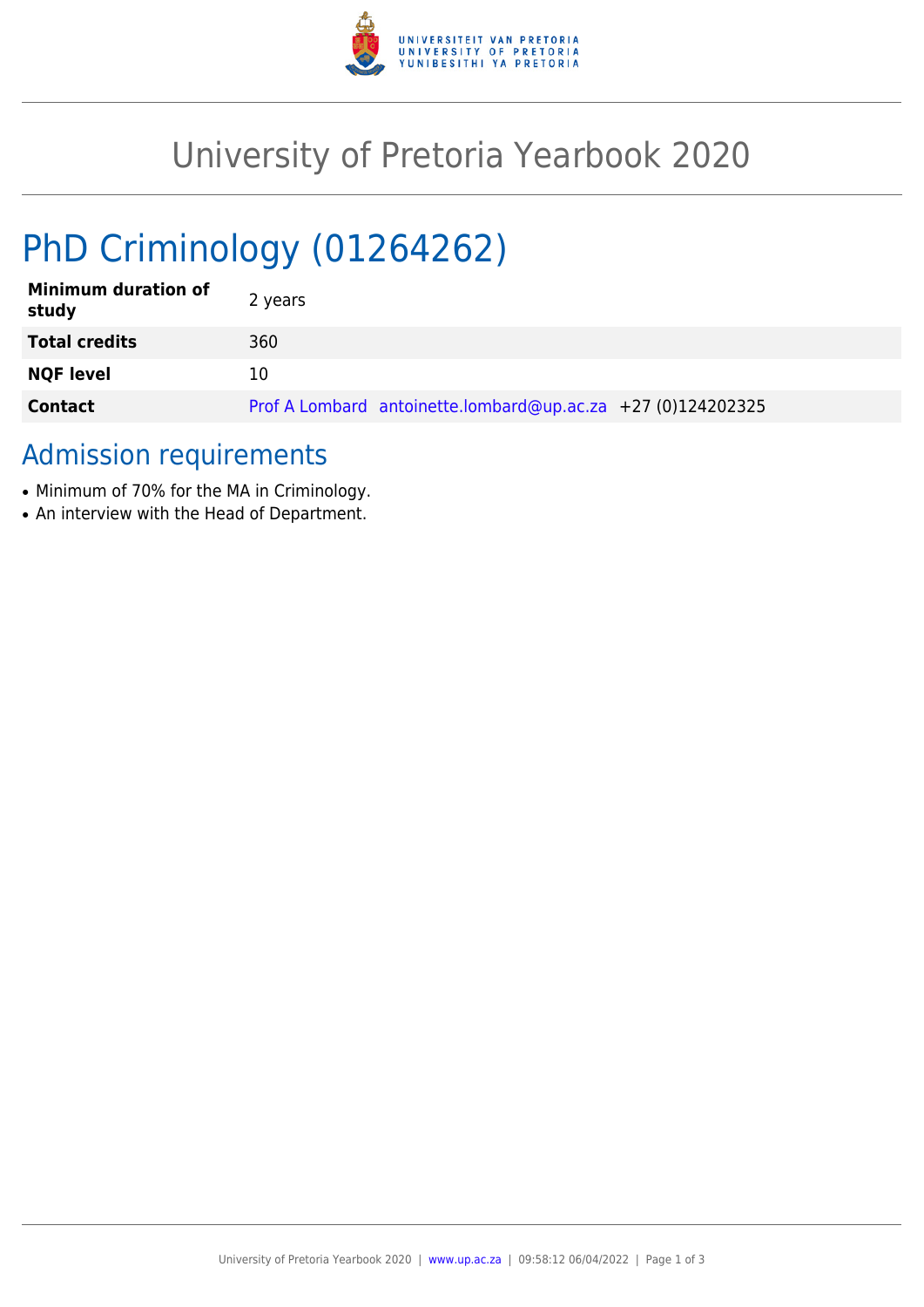

## Curriculum: Year 1

**Minimum credits: 360**

### **Core modules**

#### **Thesis: Criminology 990 (KRM 990)**

| <b>Module credits</b>         | 360.00                         |
|-------------------------------|--------------------------------|
| <b>Prerequisites</b>          | No prerequisites.              |
| <b>Language of tuition</b>    | Module is presented in English |
| <b>Department</b>             | Social Work and Criminology    |
| <b>Period of presentation</b> | Year                           |

#### **Module content**

A subject chosen by the learner is researched independently. The nature of the study should be such that a significant contribution can be made to existing scientific knowledge in the field of criminology. A comprehensive and advanced report on an approved project must be compiled. Other requirements: Expert, highly specialised and advanced research, both across the major discipline and interdisciplinary. Planning, resourcing, managing, and optimising all aspects of processes engaged in, within complex and unpredictable contexts. The utilisation of computer programmes for analysis and/or report writing is assumed as well as scientific leadership.